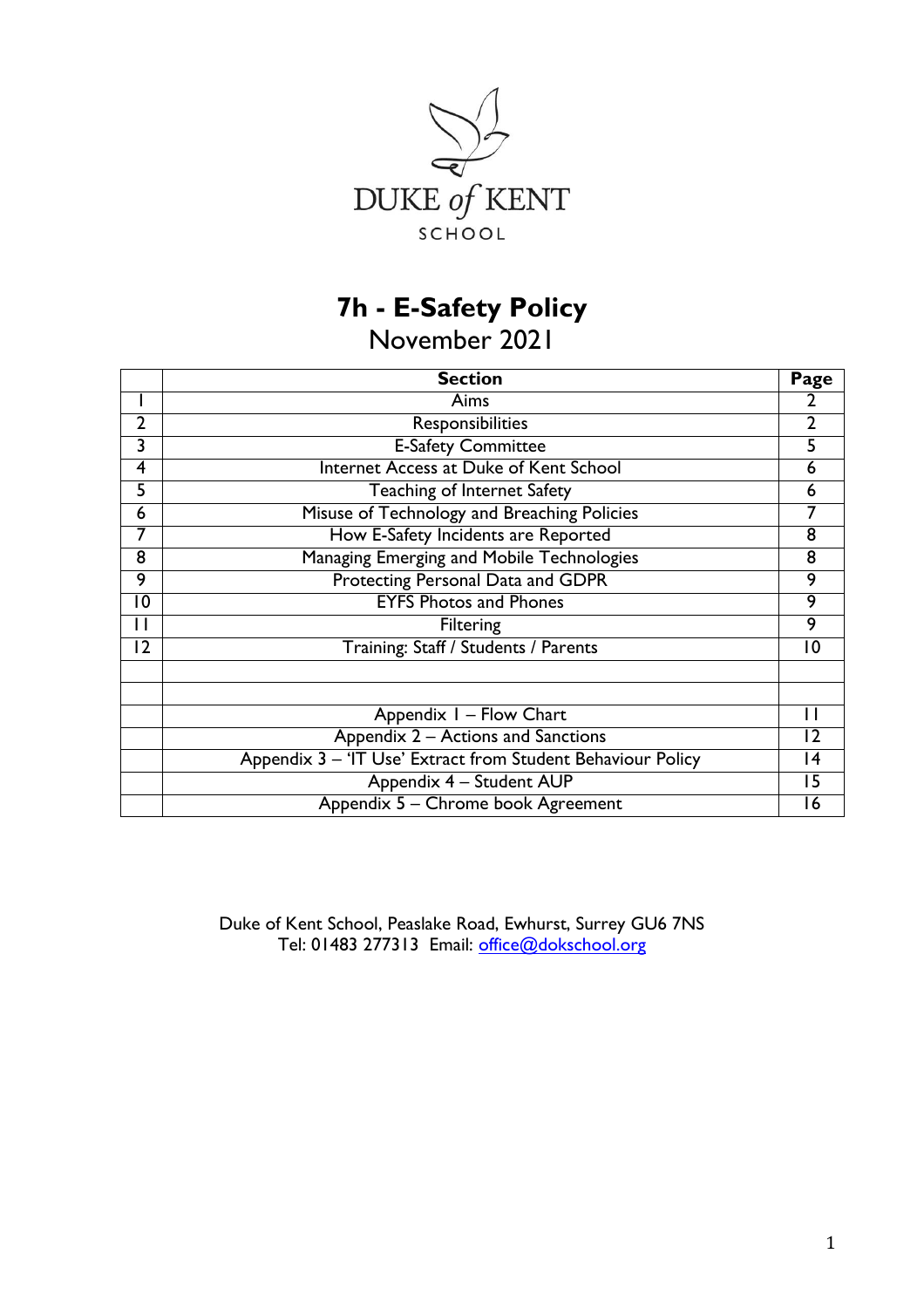# **1. Aims**

Aims:

The Head and Governors of Duke of Kent School recognise the importance of e-learning and the significant benefits presented to pupils, staff and parents by the emerging technologies used at home, at School and in the workplace. There are also significant risks inherent in the use of these technologies and this policy aims to minimise these risks by:

- ensuring that all with responsibilities in the area of e-safety clearly understand their roles and duties
- explaining the School's approach to e-safety
- providing a framework for the handling of e-safety incidents

This policy should be read in conjunction with other School policies, particularly the Anti-Bullying Policy, Acceptable Use policies, Behaviour Policy, Staff Code of Conduct and Safeguarding Policy.

Duke of Kent School recognise that the use of technology has become a significant component of many safeguarding issues such as: Child Sexual Exploitation, Radicalisation, Sexual Predation and others. Duke of Kent School educates staff, students and parents to help reduce the risk of harm online by focusing on the four categorised areas of risk:

• **content:** being exposed to illegal, inappropriate or harmful content, for example: pornography, fake news, racism, misogyny, self-harm, suicide, anti-Semitism, radicalisation and extremism.

• **contact**: being subjected to harmful online interaction with other users; for example: peer to peer pressure, commercial advertising and adults posing as children or young adults with the intention to groom or exploit them for sexual, criminal, financial or other purposes'.

• **conduct**: personal online behaviour that increases the likelihood of, or causes, harm; for example, making, sending and receiving explicit images (e.g consensual and non-consensual sharing of nudes and seminudes and/or pornography, sharing other explicit images and online bullying; and

• **commerce** - risks such as online gambling, inappropriate advertising, phishing and or financial scams. If you feel your pupils, students or staff are at risk, please report it to the Anti-Phishing Working Group (https://apwg.org/).

# **2. Responsibilities**

# The Chair of Governors:

is responsible for appointing a Safeguarding Governor, with lead responsibility for e-safety, who will:

- review this policy at least annually and as necessary in response to any e-safety incident to ensure that the policy is up to date and covers all aspects of technology use within the school.
- keep up to date with emerging risks and threats through technology use
- receive termly updates from the Head in regards to training, identified risks and any incidents
- keep the Chair of Governors and fellow Governors updated on e-safety matters
- attend the E-Safety Committee where possible
- provide the Head, Head of Safeguarding and E-Safety Co-ordinator advice on matters connected with e-safety
- with the E-Safety Co-ordinator undertake an annual review of how e-safety incidents have been dealt with and ensure the policy was effective and appropriately applied in managing those incidents

#### Head and E-Safety Co-ordinator

The Head has overall responsibility for e-safety within the School and will appoint an E-Safety Co-ordinator. Necessary resources for e-safety will be allocated by the Head. The E-Safety Co-ordinator will:

• keep up to date with emerging risks and threats through technology use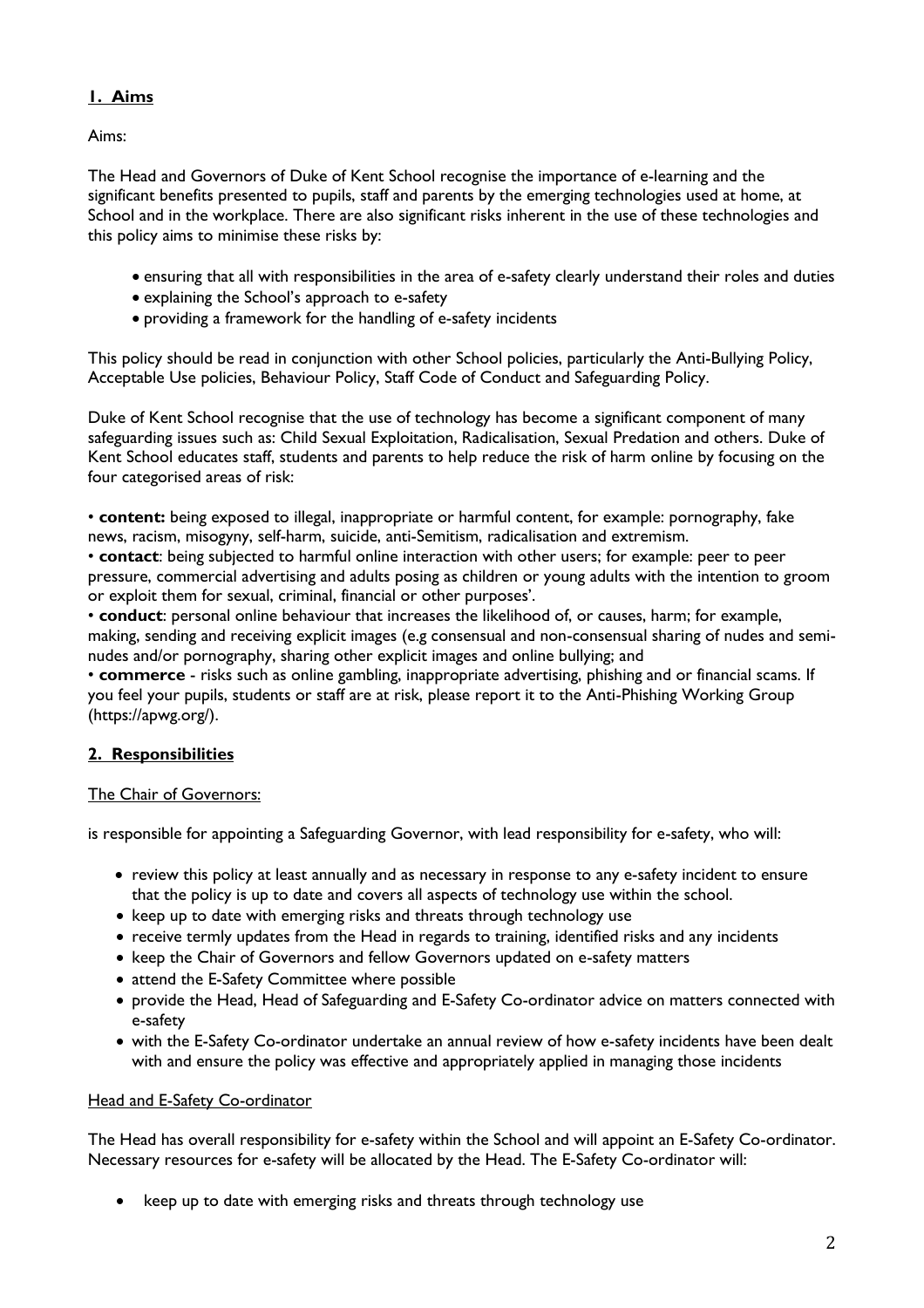- undertake CEOP training as necessary
- have appropriate training and professional development in order to undertake the role
- ensure that all e-safety incidents are dealt with promptly and appropriately
- advise the Head, Governors and staff on all e-safety matters
- co-ordinate responses to e-safety incidents, in consultation with relevant Heads of Section; where Safeguarding issues are involved, the Head of Safeguarding must also be alerted and Safeguarding procedures will be followed
- ensure e-safety training throughout the school is planned and up to date and appropriate to the recipient: pupils, staff, senior leadership team and governing body, parents
- keep up to date with the latest risks to children whilst using technology and with the latest research and available resources for school and home use, undertaking any necessary training
- keep up to date with the latest PREVENT advice linked to online safety
- engage with parents and the School community on e-safety matters at School and at home
- liaise with Surrey Safeguarding e-safety team, IT technical support and other agencies as required
- retain responsibility for the e-safety incident log; ensure staff know what to report and how to document concerns or incidents
- attend the Governors' IT committee (termly strategic group) to represent and report on e-safety issues
- review this policy regularly and bring any matters of concern to the attention of the Head
- with the Safeguarding Governor undertake an annual review of how e-safety incidents have been dealt with and ensure the policy was effective and appropriately applied in managing those incidents
- brief the Head on e-safety incidents and concerns including recommending any necessary changes to policy or practice
- review reports of flagged searches on the network provided by the Network Manager

## Network Manager

The Network Manager is responsible for ensuring that:

- the IT technical infrastructure is secure
- anti-virus is fit-for-purpose, up to date and applied to all capable devices
- operating systems updates are regularly monitored and essential updates applied
- e-safety technical solutions such as Internet filtering / iPad central control systems / Chromebook management are operating correctly and safely
- filtering levels are applied appropriately and according to the age of the user; that categories of use are discussed and agreed with the E-Safety Co-ordinator and Head
- passwords are applied correctly to all users regardless of age
- the Network Manager and his team keep up to date with the latest risks to children whilst using technology, undertaking any necessary training
- on the request of the E-Safety Co-ordinator or Head or with their own reasonable suspicions, review and report on individual user activity on the network or School provided devices
- the Head and E-Safety Co-ordinator are alerted as a matter of urgency to any vulnerability, security breach, attack or incident known to have caused or likely to have caused (including 'near misses') an e-safety risk to pupils or staff
- advice is provided to parents who have technical questions about e-safety, on request of the E-Safety Co-ordinator
- advice on technical matters of e-safety is provided to staff when required
- IT System Administrator security is in place (to include the regular changing of administrator passwords)
- patterns of pupil and staff use of the network are regularly monitored; the Network Manager will ensure that any unusual or potentially dangerous uses or incidents are brought swiftly to the attention of the E-Safety Co-ordinator; where Safeguarding issues are involved, the Head of Safeguarding must also be alerted
- any issues related to data protection are referred to the Operations Bursar
- provide flagged search updates to the e-safety co-coordinator and assist in tracking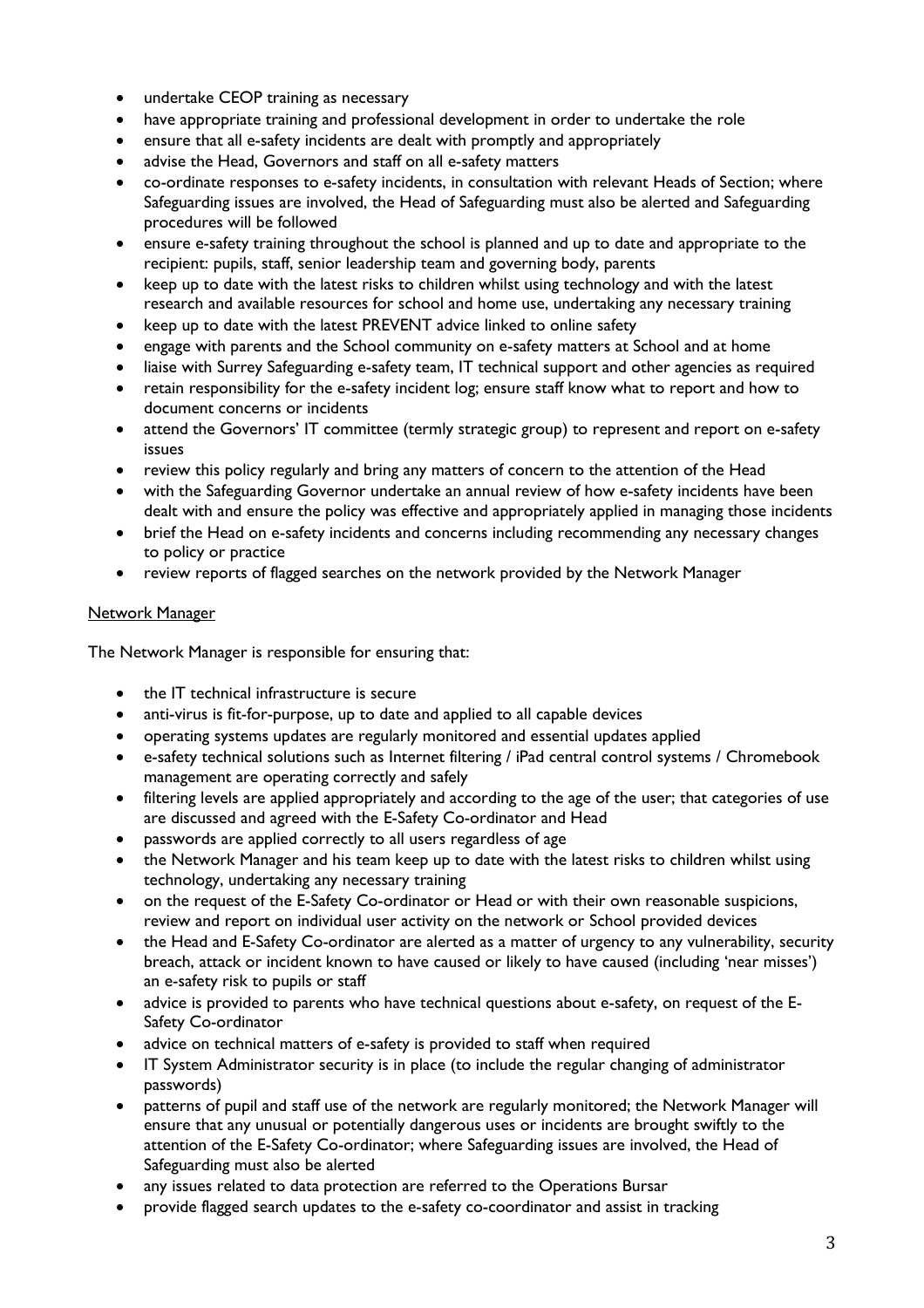## All Staff

All teaching and classroom support staff are users of the network and have signed Acceptable Use policies which must be followed. They are also responsible for ensuring that:

- they understand all details within this policy. If anything is not understood it should be brought to the attention of the Head or E-Safety Co-ordinator
- they understand what cyber-bullying is and respond according to the Anti-Bullying Policy
- any e-safety incident is reported as quickly as possible to the E-Safety Co-ordinator(who  $\frac{177}{35}$  may also refer the reporting member of staff to the Head of Safeguarding), or in their absence to a member of the Safeguarding Team. Staff who are unsure of whether an incident should be reported should raise the matter with the E-Safety Co-ordinator
- they seek any support, training or advice they require in this rapidly changing area from the E-Safety Co-ordinator
- they report any copyright or plagiarism issues to the Head
- they follow the guidelines outlined in the Staff Social Media Policy related sections in the Staff Handbook. Staff are reminded that e-safety incidents often involve Safeguarding issues; School Safeguarding procedures must be followed.

## All Pupils

Pupils are responsible for their behaviour on the network and devices provided by the School just as they are in a classroom, the corridor or games pitch. In order to use the network and devices provided by the School, pupils sign Acceptable Use Policies (See Appendices) and these must be followed. The boundaries of use of ICT equipment and services for pupils at Duke of Kent School are given in the Student Acceptable Use Policy; breaking these rules or misusing ICT equipment or services will be dealt with in accordance with the Behaviour Policy. Sanctions may include temporary or permanent exclusion, at the discretion of the Head.

**Cyber-bullying** is any form of bullying which takes place online or through smartphones and tablets. Social networking sites, messaging apps, gaming sites and chat rooms such as Facebook, XBox Live, Instagram, YouTube, Snapchat and other chat rooms. (bullying.com 2021)

Pupils should:

- understand what cyber-bullying is
- understand that the School will not tolerate cyber-bullying and that pupils who cyber-bully, particularly when this is repeated or aggressive in nature, can expect to be suspended or expelled from School
- understand that being a 'bystander' or passing on images or messages created by cyber- bullies could itself be defined as cyber-bullying
- be aware that if investigation of an e-safety incident suggests that a pupil's misbehaviour may be criminal or pose a serious threat to a member of the public, the Head will contact the Police

When pupils have a concern or a question about how others are treating them / how a friend or another pupil is being treated / their own behaviour they are expected to bring this promptly to the attention of a teacher or parent so that help, support and advice can be provided.

#### Parents and Carers

The School recognises that emerging technologies present significant challenges to parents who often have questions or concerns about e-safety and the School will aim, through parents' evenings, bulletins and other communicatoins and briefings from the E-Safety Committee, to keep parents up to date with new and emerging e-safety risks, and will involve parents in strategies to ensure that pupils are empowered.

Duke of Kent School strongly recommends that parents follow the advice provided by CEOP (Child Exploitation Online Protection) via the website [www.thinkuknow.co.uk](http://www.thinkuknow.co.uk/) as this provides regularly updated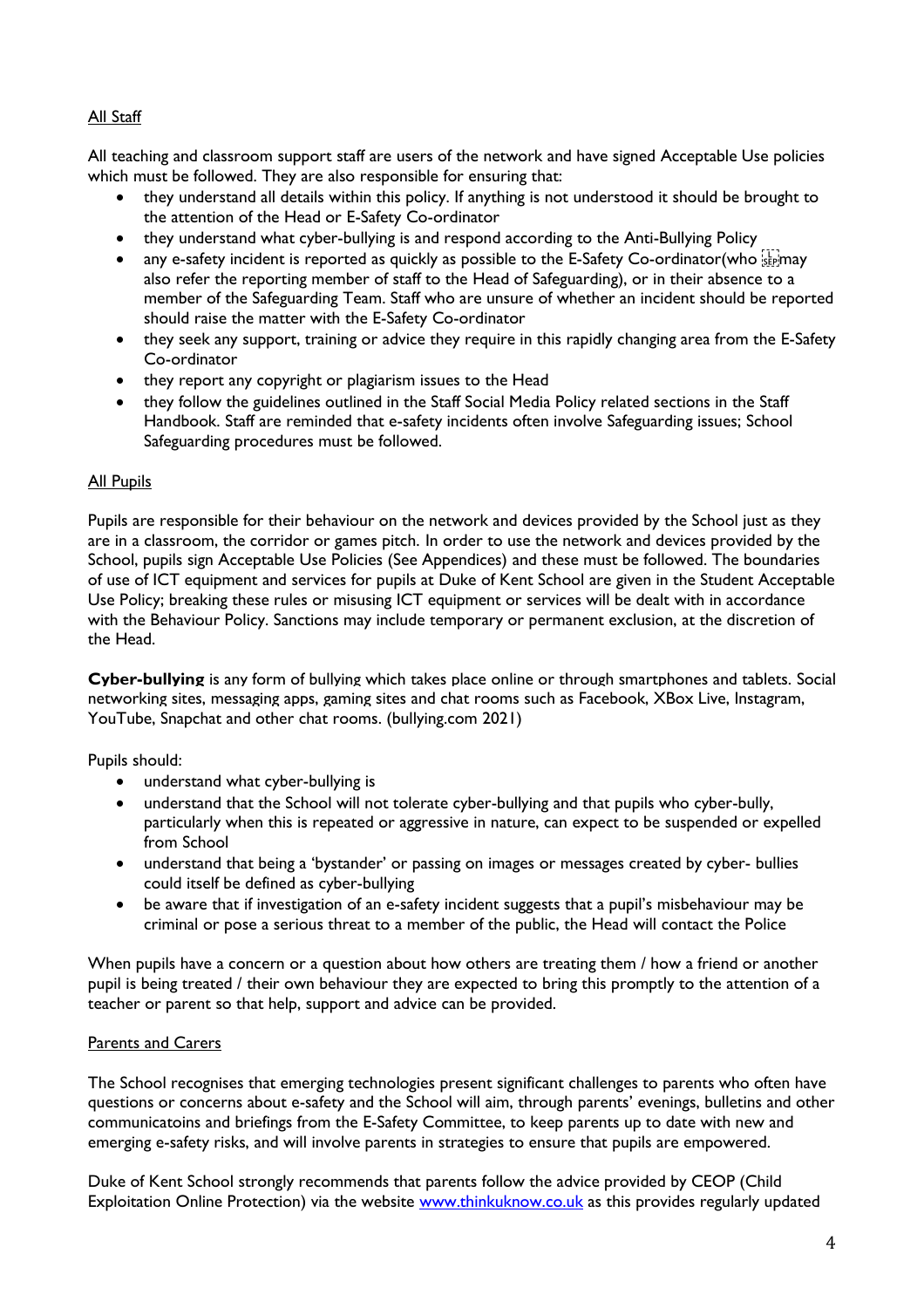information for parents of children of all ages and useful age-appropriate material to look at together with your children.

Through assemblies, form periods, subject lessons and the PSHE programme, e-safety is both taught discretely and embedded into our curriculum; pupils will be given the appropriate advice and guidance by staff and made aware of how they can report areas of concern whilst at School or outside of School. Parents should be aware that evidence of cyber-bullying taking place outside of School may result in School sanctions, up to and including expulsion, according to the rules set out in the Behaviour Policy.

Duke of Kent School takes a proactive approach to e-safety. Parents should note however that many areas including:

- the number of hours children spend on the internet or using mobile devices at home
- the hours during which children are permitted access to the internet or mobile devices at home
- the types of interaction on the internet permitted (e.g. unregulated contact with peers, contact with strangers) at home
- the security settings and permissions on home equipment and devices
- adherence to gaming/video/social networking age guidelines, regulations and laws
- permission to join social networking sites or online gaming or chat

are parenting decisions in which the School can provide advice but over which the School ultimately has no control. It is absolutely essential, therefore, that parents exercise vigilance and take responsibility for these vital aspects of modern family life.

Parents are responsible for:

- bringing swiftly to the attention of the E-Safety Co-ordinator or Head of Safeguarding any e-safety concerns
- concerns over cyber-bullying or inappropriate uses of digital technology
- ensuring that School devices are used appropriately at home, adhering to the e-safety policy and School AUPs, by students and other members of the household

Parents are reminded that, as in all parenting matters, values and practices vary significantly from family to family. When their children visit friends' homes, parents are advised to discuss in advance with the friends' parents their expectations for access to and use of technology (e.g. mobile phone access, gaming, internet use, film age ratings).

Where minor difficulties arise between children of families known to each other in the offline world, parents can often deal with these by sensitive contact with the parents of the child concerned. It will be helpful to keep the School informed of any relevant information. In the event that this approach is not possible or desirable, parents can seek advice from the E-Safety Co-ordinator or School Child Protection Officer. In a serious case which might involve criminal offence or risk to an individual, parents or the School may need to contact agencies such as CEOP (via their website) or the Police: when a child is in immediate danger, 999 should be called.

Parents with concerns, questions or suggestions regarding e-safety are encouraged to contact the E-Safety Co-ordinator who will be happy to discuss these and to provide advice. Parents and staff are advised that they must not forward to the School digital material (e.g. an offensive image sent to their child) which they believe to be offensive or criminal in nature as this action may in itself constitute a criminal offence.

#### **3. E-Safety Committee**

Chaired by the E-Safety Co-ordinator, the E-Safety Committee is responsible for:

- advising on changes to the e-safety policy
- monitoring the effectiveness of e-safety training and awareness in the School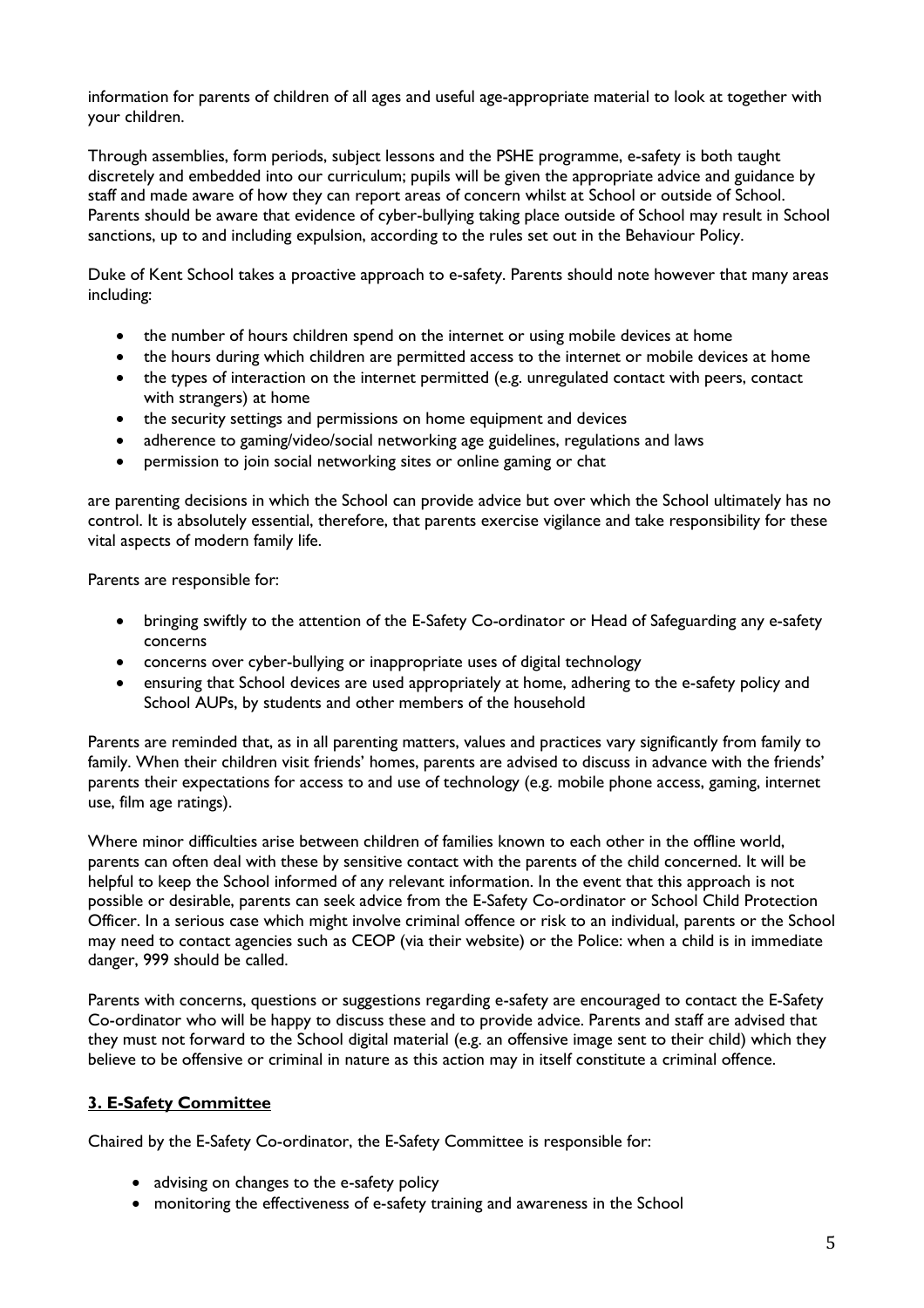recommending further initiatives for e-safety training and awareness at the School

Comprising volunteer pupils, parents, E-Safety Co-ordinator and others as required, the E-Safety Committee will commence twice each academic year.

# **4. Internet Access at Duke of Kent School**

Access to technology at School is considered a privilege and not a right. Pupils and staff are responsible for their behaviour in the online world just as in a corridor, in a classroom or on a pitch.

- All staff must read and sign the 'Staff Acceptable Use Policy for ICT' before using any School ICT resource.
- The School will maintain a current record of all staff and pupils who are granted access to School ICT systems, Chromebooks and iPads.
- At Key Stage 1, access to the internet will be by adult demonstration with directly supervised access to specific, approved on-line materials.
- All pupils must read and sign the 'Pupil Acceptable Use Policy for ICT' before using any School ICT resource.
- Any person not directly employed by the School will be asked to sign an acceptable use policy before being allowed to access the internet from the School site.

# **5. Teaching of Internet Safety**

 $\overline{a}$ 1

The teaching of e-safety is embedded throughout the curriculum across the age ranges of the School. Students study a program of PSHE from Reception to Year 11 and e-safety sessions are planned within those schemes.

In the Pre-Prep and Prep School sessions are delivered through the weekly PSHE lessons and they are planned based on the requirements and needs of the year groups. For example Year 6 have more sessions than Year 3 due to an increased presence online at that age. These sessions are complemented by regular talks from the e-safety coordinator and any other relevant speakers.

In the Senior School sessions are again planned into the PSHE curriculum; lessons are delivered weekly by form staff. Many of the sessions throughout the year link with the many of the themes of e-safety, and there is a particular focus on e-safety during Spring Term 1.

The sessions and planning is informed by the UKCCIS 'Education for a Connected World'<sup>1</sup> document and the PHSE Schemes of Work planned by the PHSE Co-Ordinator. This enables lessons to be tailored to the year groups.

[https://assets.publishing.service.gov.uk/government/uploads/system/uploads/attachment\\_](https://assets.publishing.service.gov.uk/government/uploads/system/uploads/attachment_data/file/683895/Education_for_a_connected_world_PDF.PDF) data/file/683895/Education for a connected world PDF.PDF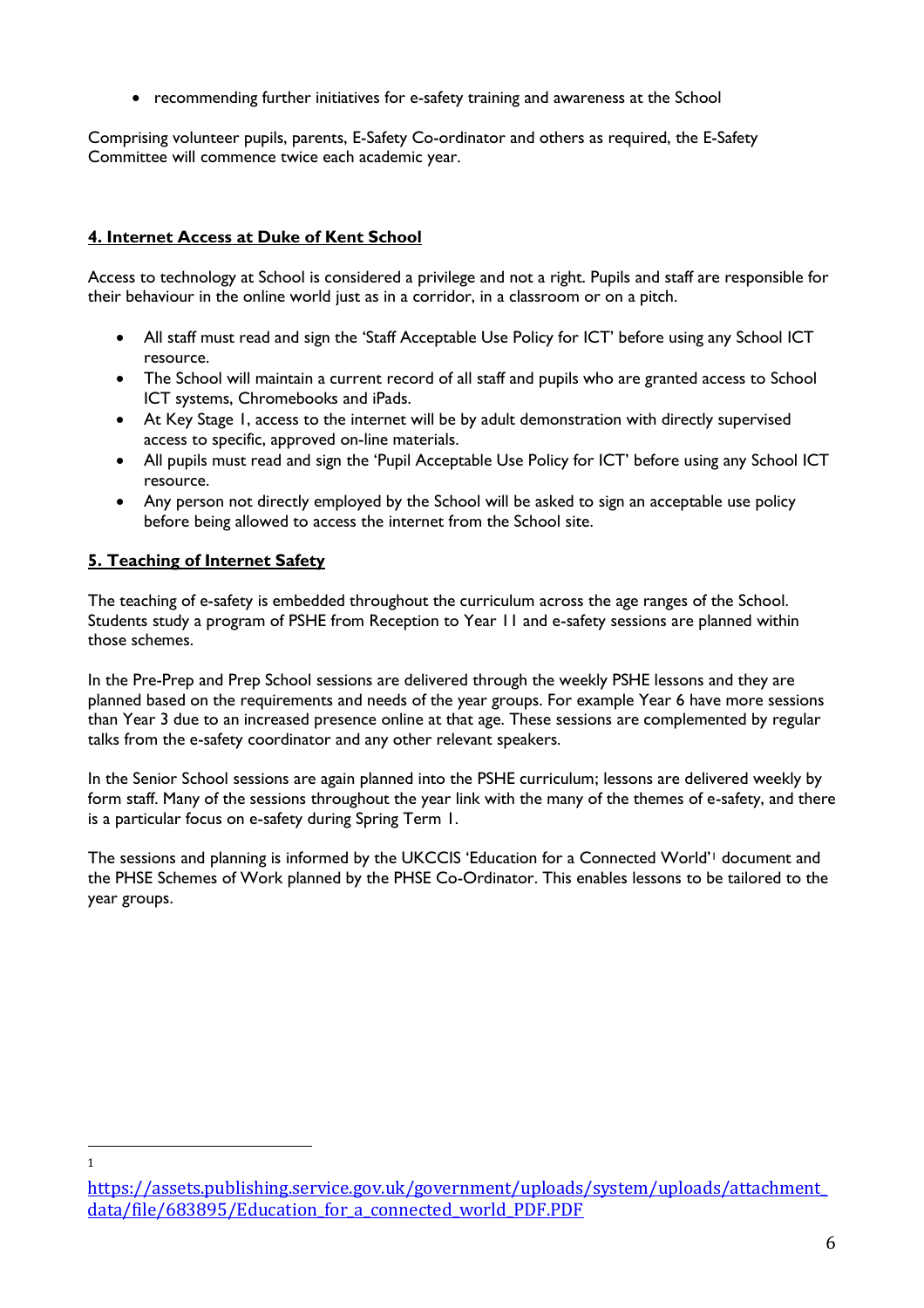# **6. Misuse of Technology**

The following table outlines some of the ways technology can be misused and the acceptability of the behaviors at Duke of Kent School: and the company

| <b>User Actions</b>                                                                                                                                                                  |                                                                                                                                                                                  | Acceptable | certain times<br>at<br>Acceptable | users<br>Acceptable for nominated | Unacceptable              | Unacceptable and illegal |
|--------------------------------------------------------------------------------------------------------------------------------------------------------------------------------------|----------------------------------------------------------------------------------------------------------------------------------------------------------------------------------|------------|-----------------------------------|-----------------------------------|---------------------------|--------------------------|
|                                                                                                                                                                                      | Child sexual abuse images - The making, production or<br>distribution of indecent images of children. Contrary to The<br>Protection of Children Act 1978                         |            |                                   |                                   |                           | X                        |
|                                                                                                                                                                                      | Grooming, incitement, arrangement or facilitation of sexual acts<br>against children Contrary to the Sexual Offences Act 2003.                                                   |            |                                   |                                   |                           | $\times$                 |
| Users shall not visit Internet sites, make, post, download, upload, data<br>transfer, communicate or pass on, material, remarks, proposals or<br>comments that contain or relate to: | Possession of an extreme pornographic image (grossly offensive,<br>disgusting or otherwise of an obscene character) Contrary to the<br>Criminal Justice and Immigration Act 2008 |            |                                   |                                   |                           | X                        |
|                                                                                                                                                                                      | Criminally racist material in UK - to stir up religious hatred (or<br>hatred on the grounds of sexual orientation) - contrary to the<br>Public Order Act 1986                    |            |                                   |                                   |                           | $\times$                 |
|                                                                                                                                                                                      | Pornography                                                                                                                                                                      |            |                                   |                                   | $\times$                  |                          |
|                                                                                                                                                                                      | Promotion of any kind of discrimination                                                                                                                                          |            |                                   |                                   | $\times$                  |                          |
|                                                                                                                                                                                      | threatening behaviour, including promotion of physical violence<br>or mental harm                                                                                                |            |                                   |                                   | $\boldsymbol{\mathsf{X}}$ |                          |
|                                                                                                                                                                                      | Promotion of extremism or terrorism                                                                                                                                              |            |                                   |                                   | X                         |                          |
|                                                                                                                                                                                      | Any other information which may be offensive to colleagues or<br>breaches the integrity of the ethos of the School or brings the<br>School into disrepute                        |            |                                   |                                   | X                         |                          |
| Using School systems to run a private business                                                                                                                                       |                                                                                                                                                                                  |            |                                   | $\times$                          |                           |                          |
| Using systems, applications, websites or other mechanisms that bypass the filtering or<br>other safeguards employed by the School / academy                                          |                                                                                                                                                                                  |            |                                   |                                   | $\times$                  |                          |
| Infringing copyright                                                                                                                                                                 |                                                                                                                                                                                  |            |                                   | X                                 |                           |                          |
| Revealing or publicising confidential or proprietary information (eg financial / personal<br>information, databases, computer / network access codes and passwords)                  |                                                                                                                                                                                  |            |                                   |                                   | $\times$                  |                          |
| Creating or propagating computer viruses or other harmful files                                                                                                                      |                                                                                                                                                                                  |            |                                   |                                   | X                         |                          |
| Unfair usage (downloading / uploading large files that hinders others in their use of the<br>$\boldsymbol{\mathsf{X}}$<br>internet)                                                  |                                                                                                                                                                                  |            |                                   |                                   |                           |                          |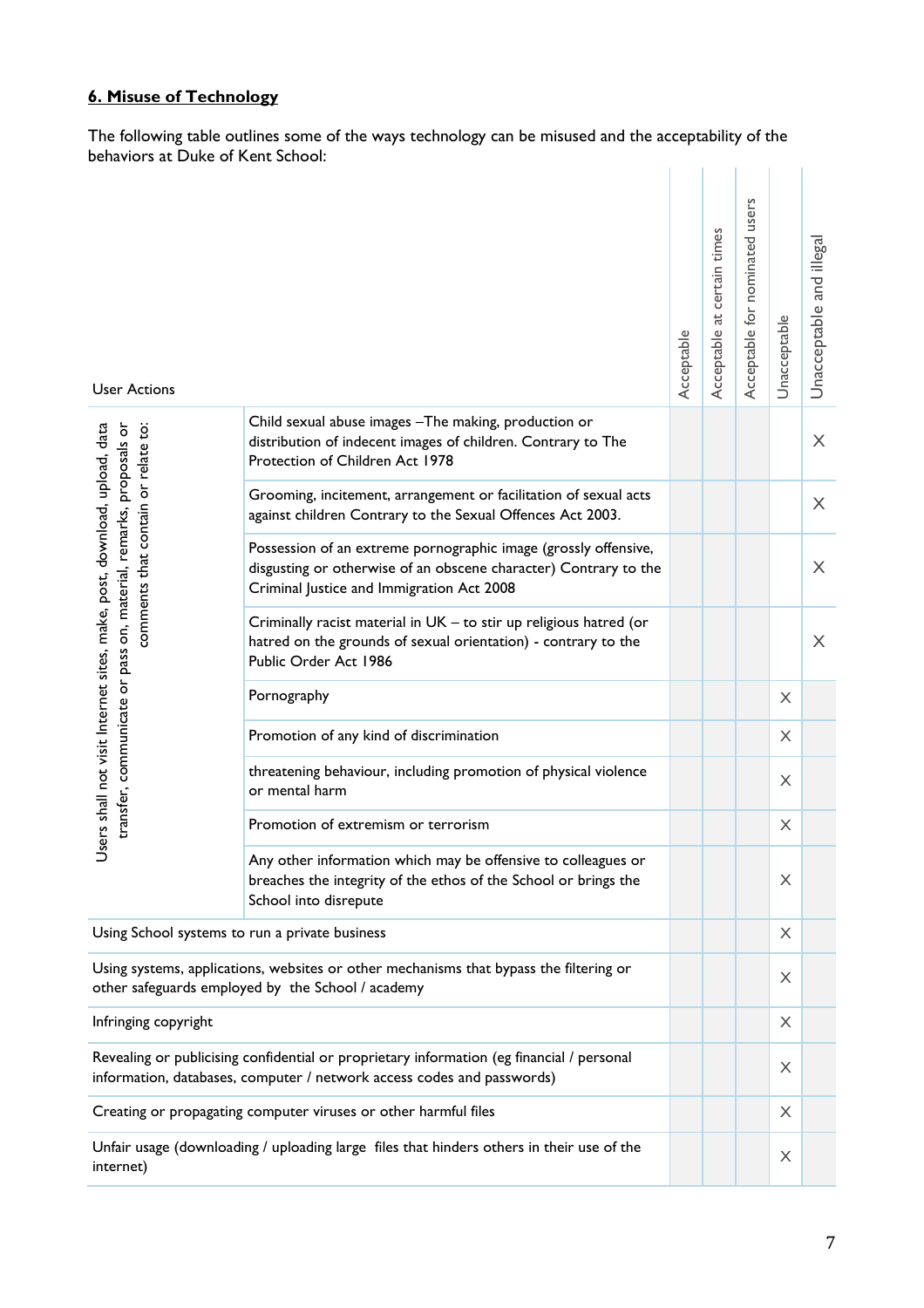| On-line gaming (educational)           | X |          |          |  |
|----------------------------------------|---|----------|----------|--|
| On-line gaming (non-educational)       |   |          | $\times$ |  |
| On-line gambling                       |   |          | X        |  |
| On-line shopping / commerce            |   | $\times$ |          |  |
| File sharing                           |   | X        |          |  |
| Use of social media                    |   |          | X        |  |
| Use of messaging apps                  |   | $\times$ |          |  |
| Use of video broadcasting e.g. Youtube |   | X        |          |  |

The actions and sanctions for the misuse of technology can be found in the appendix.

# **7. How E-safety Incidents are Reported and Dealt With**

E-Safety Incidents are dealt with in conjunction with Duke of Kent School's behavior policy.

Concerns regarding e-safety will be dealt with initially by the e-safety coordinator. Any concern or complaint about internet misuse by the staff must be referred to the Head. Concerns which involve Safeguarding must be dealt with in accordance with School Safeguarding procedures.

Duke of Kent School will ensure that pupils, parents and staff are informed annually, via the Behaviour Policy, of the consequences and sanctions for misuse of the internet and emerging technologies.

Following the report of an e-safety incident, the E-Safety Co-ordinator will take action which may include:

- inviting relevant parties (this may include pupils, parents, staff) to discuss the incident, its impact, how it can be resolved and how repetition can be avoided
- providing e-safety advice
- briefing staff
- seeking external agency advice

Where cyber-bullying is deemed to have taken place, the Anti-Bullying policy will be followed. If investigation of an e-safety incident suggests that a pupil's misbehaviour may be criminal or pose a serious threat to a member of the public, the Police may be contacted, at the discretion of the Head. A flow chart on the immediate response to e-safety incidents can be found in the appendix.

# **8. Managing Emerging and Mobile Technologies**

- Emerging technologies will be examined for educational benefit and risks evaluated before use in School is allowed. The advice of the Governors' IT Committee may be sought.
- The School provides devices (iPads and Chromebooks) that are owned by School for students and staff. They are under the network restrictions of the School and their use should be in line with the AUPs that students and staff have signed. The School allocates the devices and responsible personal use is allowed outside of lessons.
- Mobile telephones are not permitted in School for pupils. If a pupil needs to bring a telephone for any reason (e.g. travel by bike or bus), it must be checked in and out of the School Office at the beginning and end of the day. Students who are found with a mobile phone in School will be set a Friday detention, if a repeat offence is recorded then an internal suspension will be issued.
- No device that can be used to access the internet, send texts or emails or store images is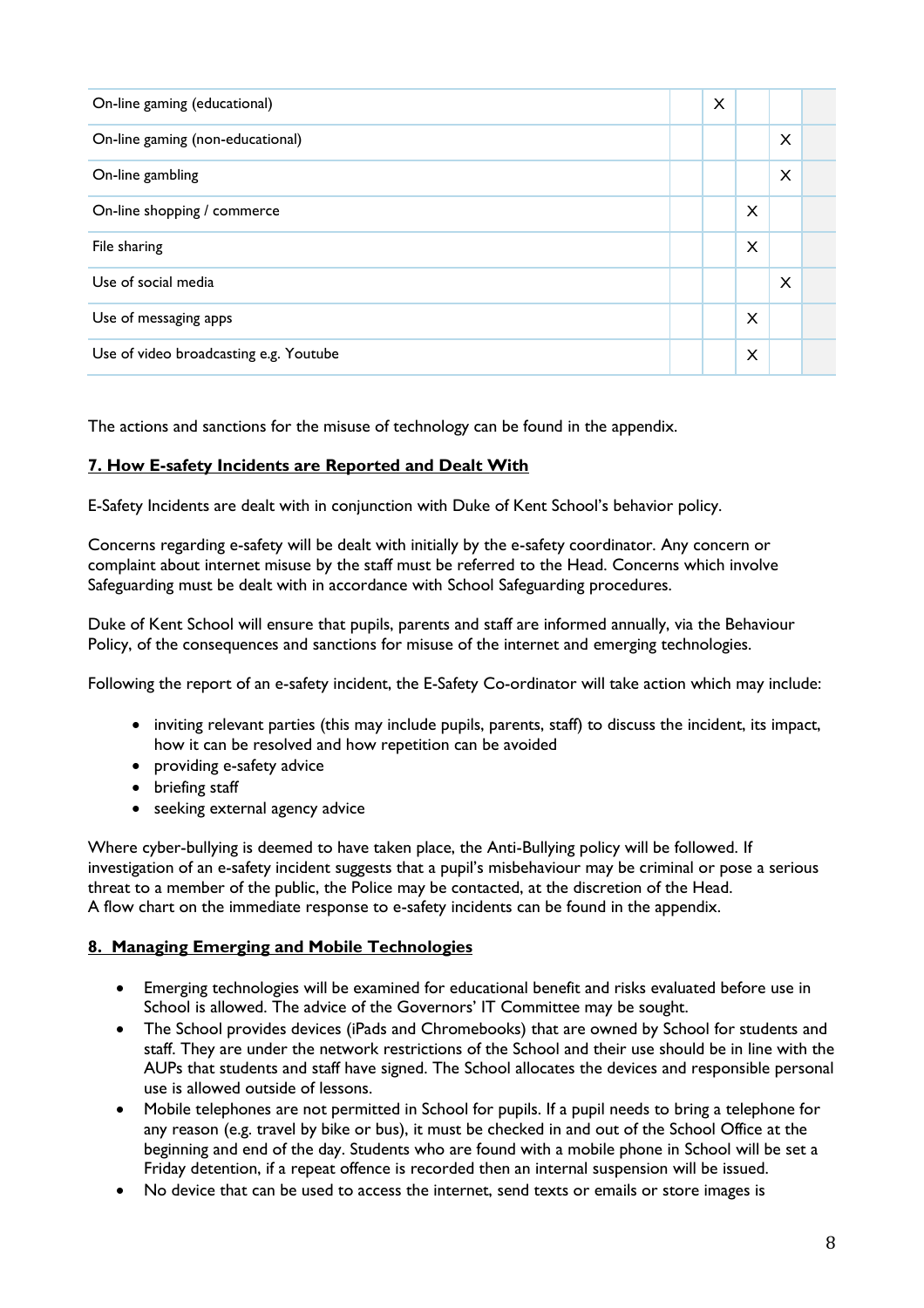permitted in School for pupils.

- Cameras and recording equipment must only be brought to School with a teacher's permission and must be stored according to the teacher's instructions. No image (still or moving) or audio recording taken in School or from any School activity must be posted on the internet without written permission from a member of staff.
- Staff will use a School phone whenever possible where contact with pupils or parents is required.

#### **9. Protecting Personal Data and GDPR**

Duke of Kent School takes the storage of personal data seriously and complies with GDPR legislation. For further information please see these School documents:

- Information and Records Retention Policy
- Privacy Notices for Staff / Younger Students / Older Students / Parents

that can be found here:

<http://www.dukeofkentschool.org.uk/about-duke-of-kent/school-information-and-policies>

The School use Google Education Suite and have completed the due diligence checks on cloud based storage of information.

#### **10. EYFS Photos and Phones**

Please see the School's Safeguarding for information on photos and phones in EYFS.

#### **11. Filtering**

The School will ensure systems to protect pupils are reviewed and improved and that the filtering methods selected are appropriate, effective and reasonable. If staff or pupils come across unsuitable on-line materials, the site must be reported to the e- safety Coordinator. A log of any incidents may be useful to identify patterns and behaviours of the pupils.

The school uses:

Upstream: Norton Familysafe DNS

In-house: 'Untangle' Granulated by age group to filter the content accessed on the School network.

The Schools' filtering system manages the following content:

- Illegal Online Content
- Discrimination
- Drugs / Substance abuse
- **•** Extremism
- Malware / Hacking
- Pornography
- Piracy and Copyright Theft
- Self-Harm
- Violence

The filtering system meets the following principles:

- Age Appropriate filtering
- Control of the filter
- Identification of individual users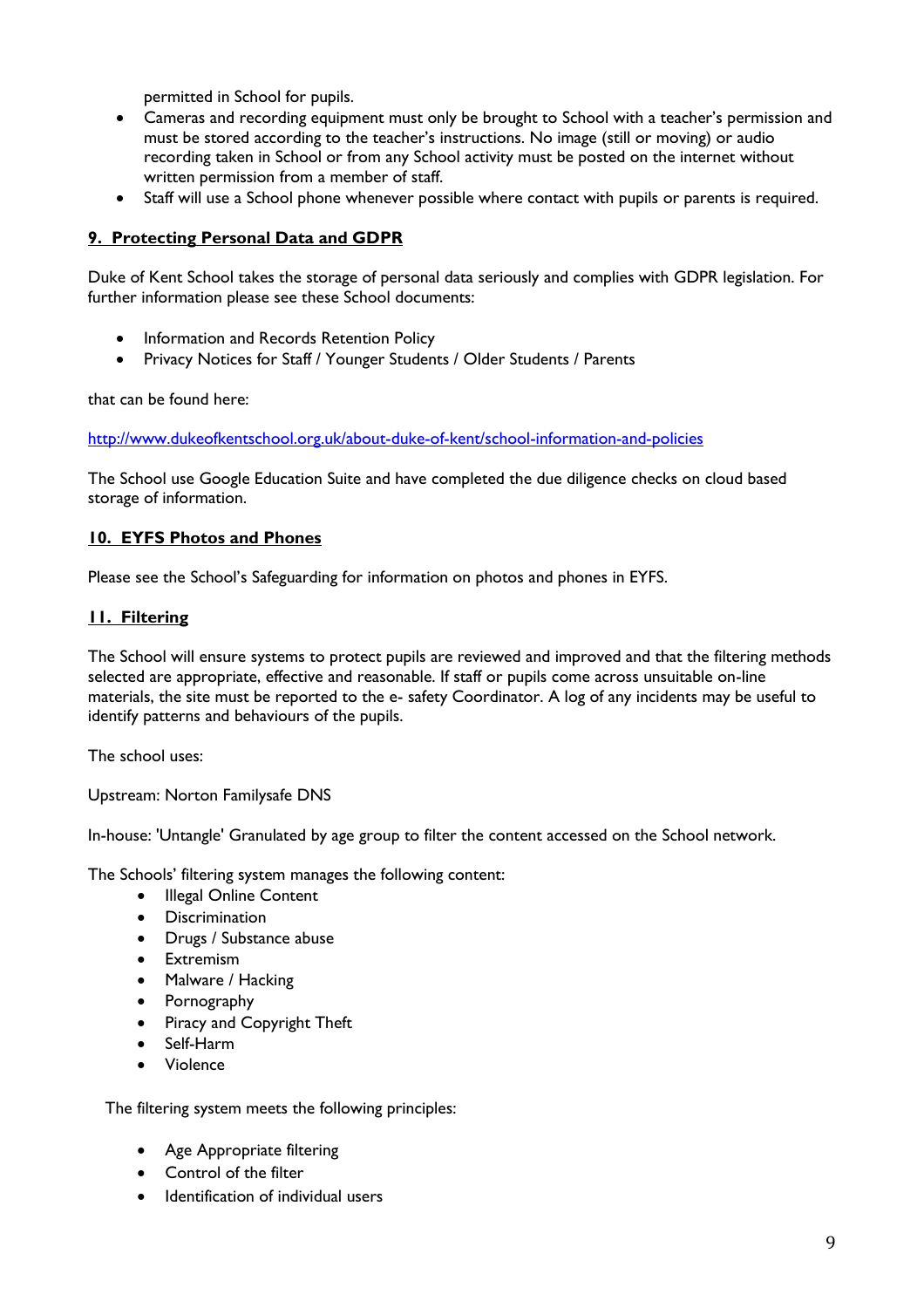- Ability to block content on Apps
- Applied at network level
- Has a reporting mechanism
- Can report on historical information on the websites visited by users

# **12. Staff Training and Student Sessions**

Throughout the year there are many e-safety themed events and training for staff, students and parents. These include:

| <b>Staff</b>                                                        | <b>Students</b>                                                                               | <b>Parents</b>                                                                                                                           |
|---------------------------------------------------------------------|-----------------------------------------------------------------------------------------------|------------------------------------------------------------------------------------------------------------------------------------------|
| All teaching staff complete<br>'Online Safety' module on<br>Educare | All senior students will<br>receive a talk on Online<br>Safety and Ethics from Eagle<br>Radio | A weekly tip in the School's<br>bulletin                                                                                                 |
| E-Safety updates on INSET<br>days                                   | Safer Internet Day<br>celebrations across the<br>School                                       | Sessions throughout the year<br>aimed at different age<br>groups:<br>PrePrep - Forum<br>Prep School and Seniors-<br>Talk / Presentations |
| Regular updates on<br>developments in online<br>safety              | <b>School Assembly updates</b>                                                                | E-mailed up to date copies of<br>'Digital Parenting'                                                                                     |
| <b>PREVENT</b> training                                             | PSHE program lessons.                                                                         |                                                                                                                                          |
|                                                                     | <b>Visiting speakers</b>                                                                      |                                                                                                                                          |

**Person Responsible for this policy: E-Safety Co-ordinator Reviewed: November 2021 Next Review: October 2022**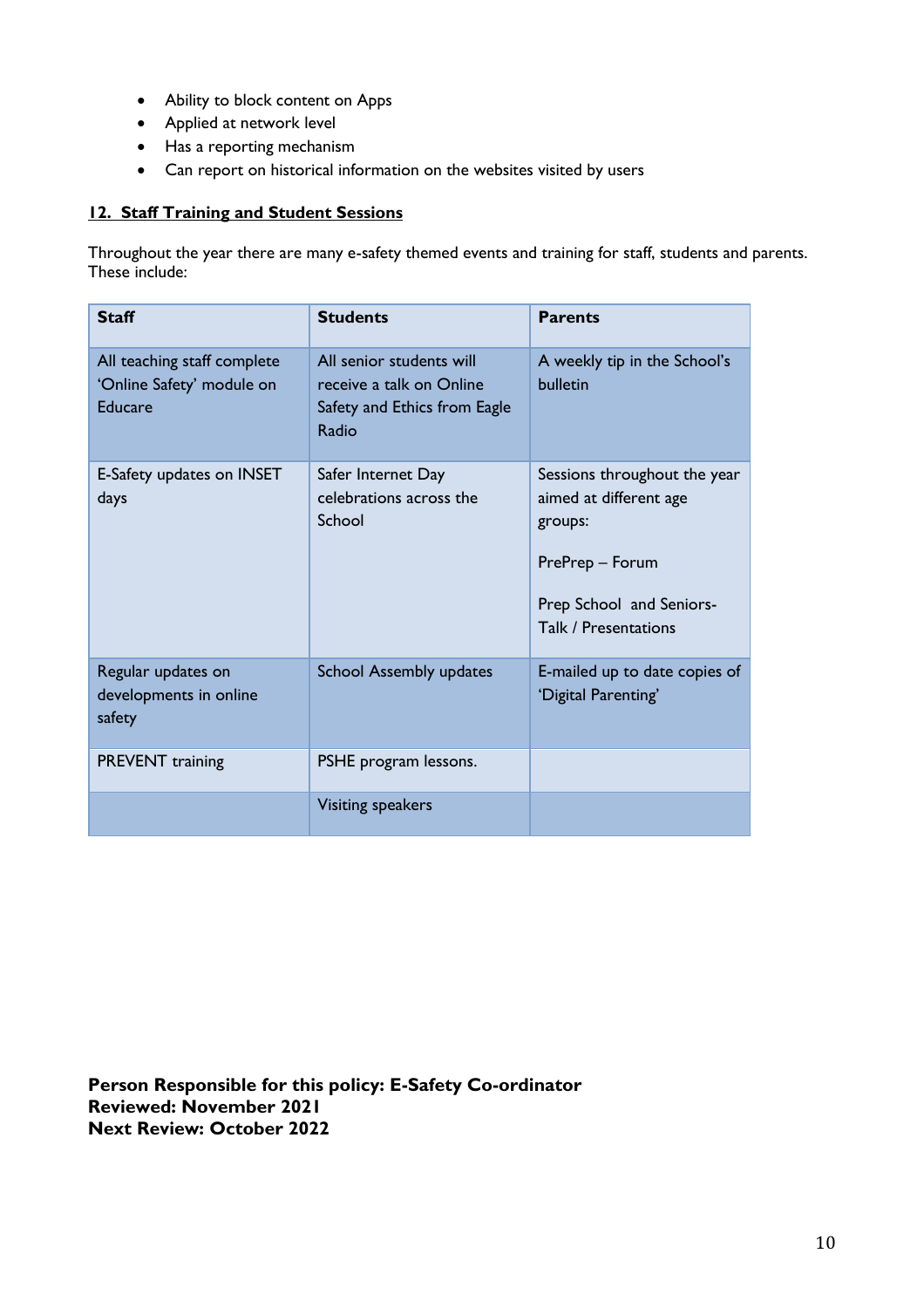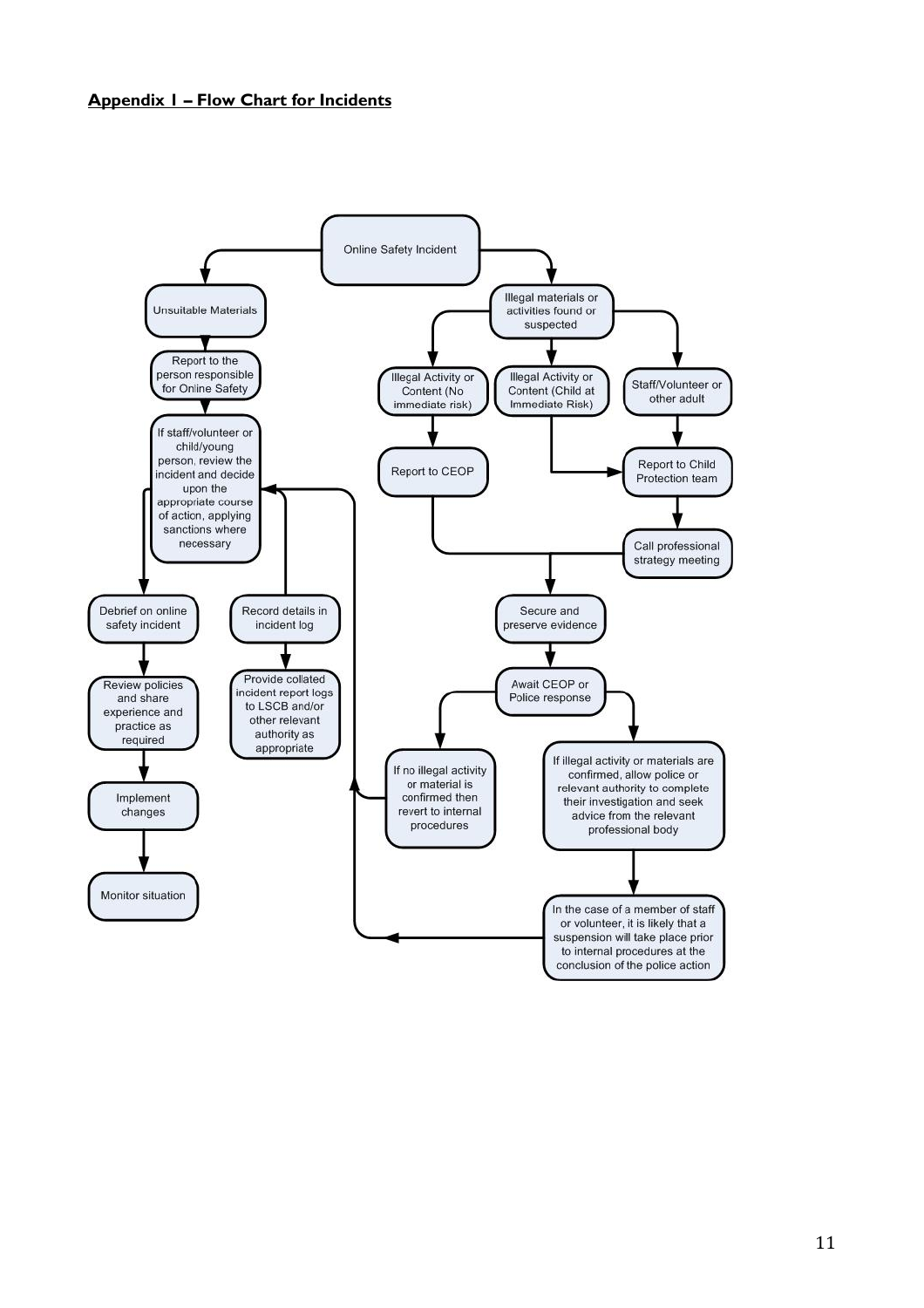#### **Appendix 2 – Actions and Sanctions**

# Further sanction eg debit / stripe / Further sanction eg debit / stripe Refer to E-Safety Coordinator Refer to E-Safety Coordinator Refer to Head of Section Refer to Head of Section nform parents / carers Inform parents / carers suspension / Exclusion Refer to Headteacher suspension / Exclusion Refer to Headteacher E-Safety Education E-Safety Education Refer to MASH Refer to Police Refer to Police Warning Students / Pupils Incidents Deliberately accessing or trying to access material that could be considered illegal (see list in earlier X X X X X section on unsuitable / inappropriate activities). Unauthorised use of non-educational sites during lessons <sup>X</sup> <sup>X</sup> Unauthorised / inappropriate use of mobile phone / digital camera / other mobile device X X X Unauthorised / inappropriate use of social media /  $\sum_{n=1}^{\infty}$  matches 3 x  $\sum_{n=1}^{\infty}$  messaging apps / personal email Unauthorised downloading or uploading of files  $\vert$   $\vert$   $\times$   $\vert$   $\times$   $\vert$   $\vert$   $\times$   $\vert$   $\vert$   $\times$ Allowing others to access School network by  $\begin{array}{c|c|c|c|c|c|c|c|c} \hline \end{array}$  sharing username and passwords  $\begin{array}{c|c|c|c|c|c|c} \hline \end{array}$   $\begin{array}{c|c|c|c} \hline \end{array}$   $\begin{array}{c|c|c|c} \hline \end{array}$   $\begin{array}{c|c|c} \hline \end{array}$   $\begin{array}{c|c|c} \hline \end{array}$   $\begin{array}{c|c} \hline \end{array}$   $\begin{array}{c} \hline \end{$ Attempting to access or accessing the School network, using another student's account <sup>X</sup> <sup>X</sup> <sup>X</sup> <sup>X</sup> Attempting to access or accessing the School Attempting to access or accessing the school  $\begin{array}{c|c|c|c|c} \setminus & \times & \times & \times & \times \end{array}$ Corrupting or destroying the data of other users X X X X Sending an email, text or message that is regarded as offensive, harassment or of a bullying nature <sup>X</sup> <sup>X</sup> <sup>X</sup> <sup>X</sup> <sup>X</sup> <sup>X</sup> Continued infringements of the above, following previous warnings or sanctions <sup>X</sup> <sup>X</sup> <sup>X</sup>

Actions which could bring the School into disrepute  $\alpha$  or breach the integrity of the ethos of the School  $\begin{vmatrix} x \\ x \end{vmatrix}$   $\begin{vmatrix} x \\ x \end{vmatrix}$   $\begin{vmatrix} x \\ x \end{vmatrix}$   $\begin{vmatrix} x \\ x \end{vmatrix}$ Using proxy sites or other means to subvert the Using proxy sites or other means to subvert the  $X \mid X \mid X \mid X \mid X \mid X \mid X$ 

#### **Actions / Sanctions**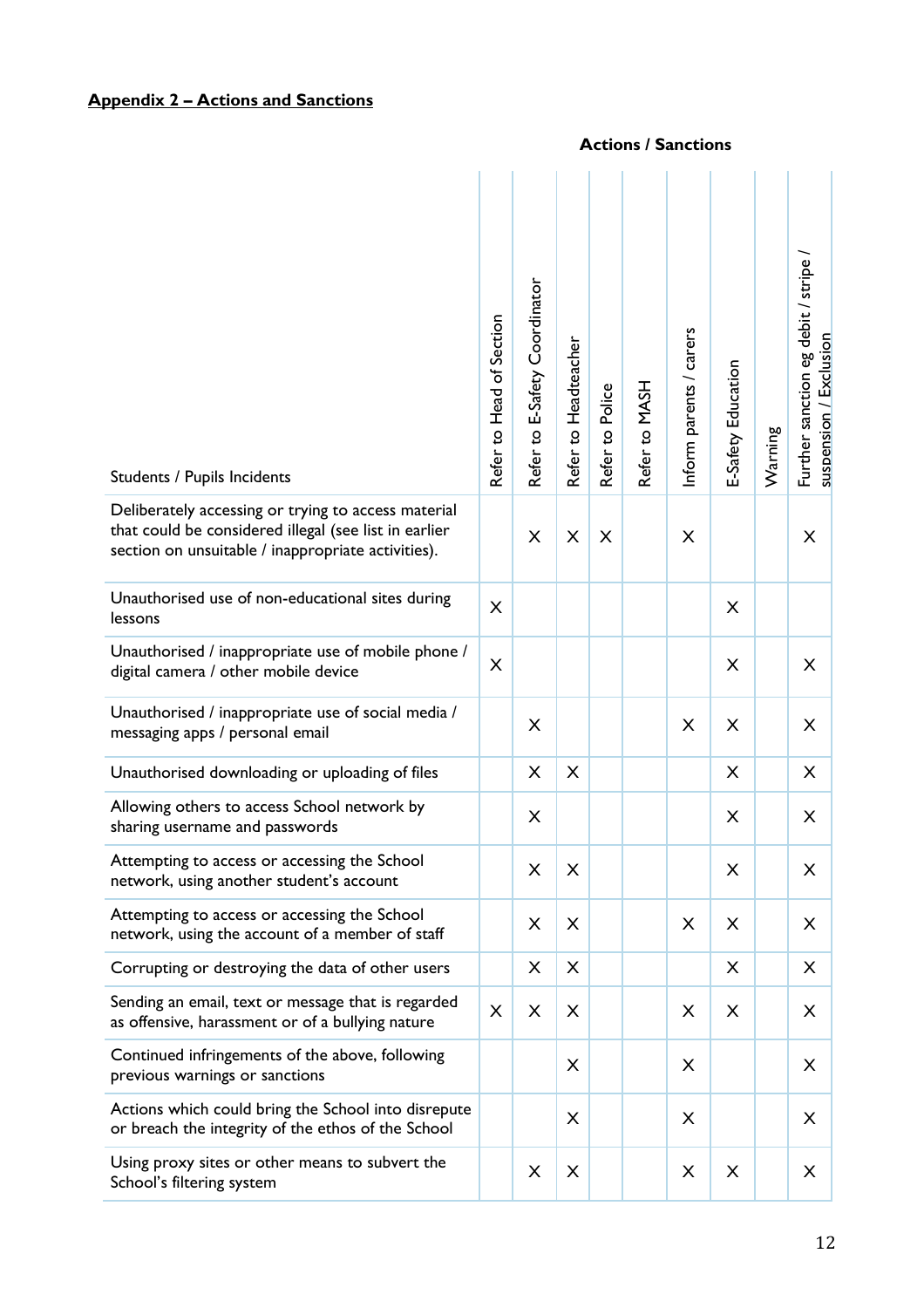| Accidentally accessing offensive or pornographic<br>material and failing to report the incident                               | x |  | x |   | X |  |
|-------------------------------------------------------------------------------------------------------------------------------|---|--|---|---|---|--|
| Deliberately accessing or trying to access offensive<br>or pornographic material                                              |   |  | x |   |   |  |
| Receipt or transmission of material that infringes<br>the copyright of another person or infringes the<br>Data Protection Act |   |  |   | X |   |  |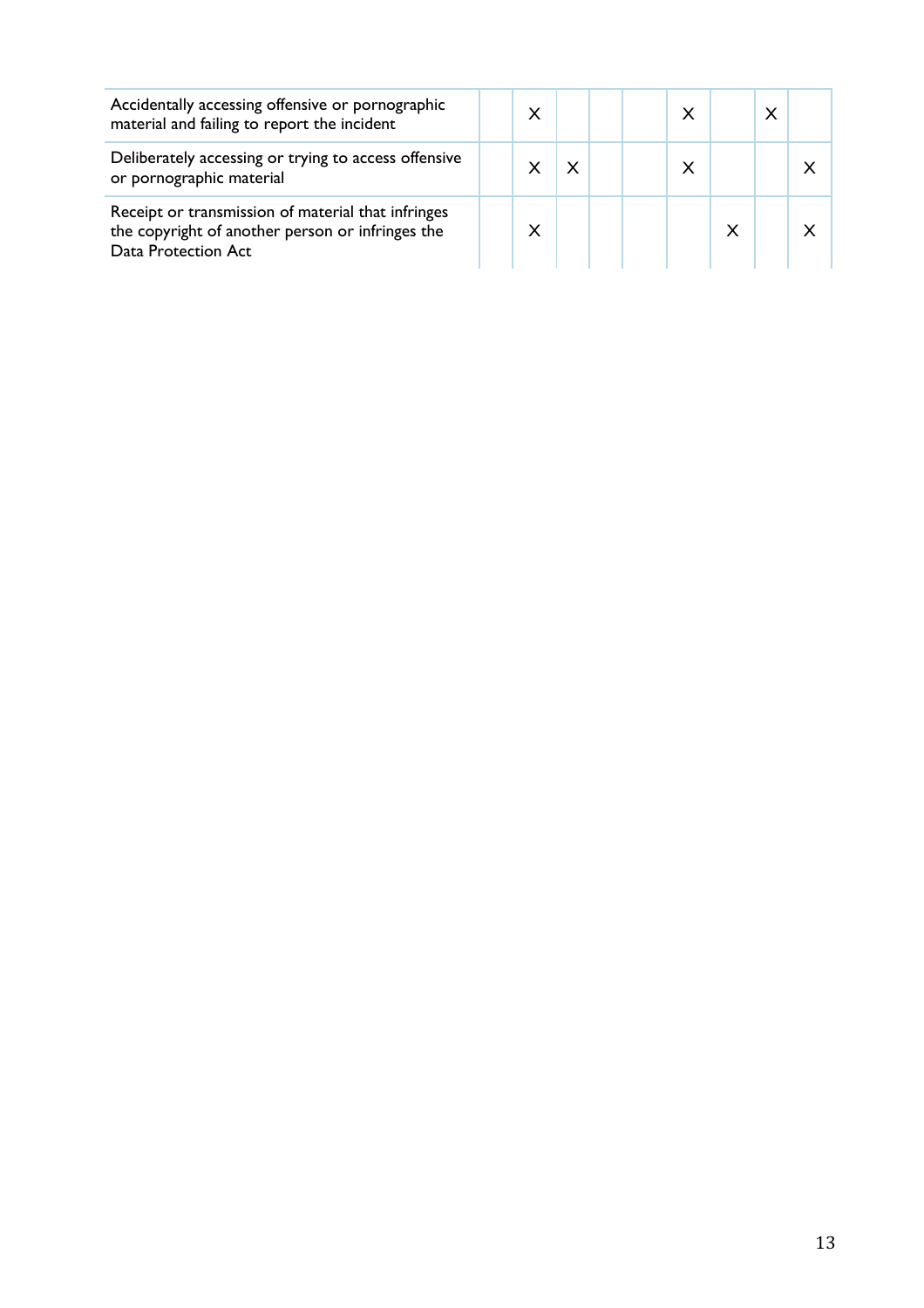# **Appendix 3 – Extract of IT Use from Pupils Code of Conduct Policy**

# **4. Rules for IT**

i) You are responsible for your behaviour on the network and devices provided by the School just as you are in a classroom, the corridor or games pitch.

ii) Use of IT is a privilege and not a right. In order to use the network and devices provided by the School, you have signed an IT Acceptable Use policy and this must be followed. If you break it, this may mean you have no access to computers at School. Serious incidents could lead to suspension or expulsion. If you are not sure whether an activity is permitted, check with the Network Manager.

iii) Mobile telephones are not permitted in School for pupils. If you need to bring your telephone for any reason (e.g. travel by bike or bus), it must be checked in and out of the School Office at the beginning and end of your day.

iv) Cameras and recording equipment must only be brought to School with a teacher's permission, and must be stored according to the teacher's instructions. No image (still or moving) or audio recording taken in School or from any School activity must be posted on the internet without written permission from a member of staff.

v) No device that can be used to access the internet, send texts or emails or store images is permitted in School for pupils without the Head of Section's permission.

vi) If you have a 1-1 or shared DoK iPad, you must follow all the instructions given by your teachers regarding its use and storage, and you must keep to the iPad Acceptable Use Policy.

vii) You must not identify yourself as a member of the School on a social network site either directly or indirectly (e.g. photograph in school uniform, use of a school email). You must not make reference to the School, pupils or staff on the internet or social networks without written permission of a member of staff.

viii) Responsible behaviour online is expected, in and out of School. Serious sanctions will follow any attempt to humiliate, ridicule or intimidate others online. Sexting (sending naked or indecent images of yourself or others, or sending on such images if you receive them) is not acceptable and may result in serious sanctions and investigation by the Police.

It is important that you understand what cyber-bullying is:

*Cyberbullying is using the internet, email, online games or any digital technology to threaten, tease, upset or humiliate someone else. (Childline 2016)*

• The School will not tolerate cyber-bullying and pupils who cyber-bully, particularly when this is repeated or aggressive in nature, can expect to be suspended or expelled from School.

• Being a 'bystander' or passing on images or messages created by cyber-bullies could itself be

defined as cyber-bullying.

• If investigation of an e-safety incident suggests that a pupil's misbehaviour may be criminal or pose a serious threat to a member of the public, the Head may contact the Police.

When you have a concern or a question about

- how others are treating you in the cyber-world
- how a friend or another pupil is being treated online
- your own behaviour online

you are expected to bring this promptly to the attention of a teacher or parent so that help, support and advice can be provided. Failing to do so, is a breach of this Code.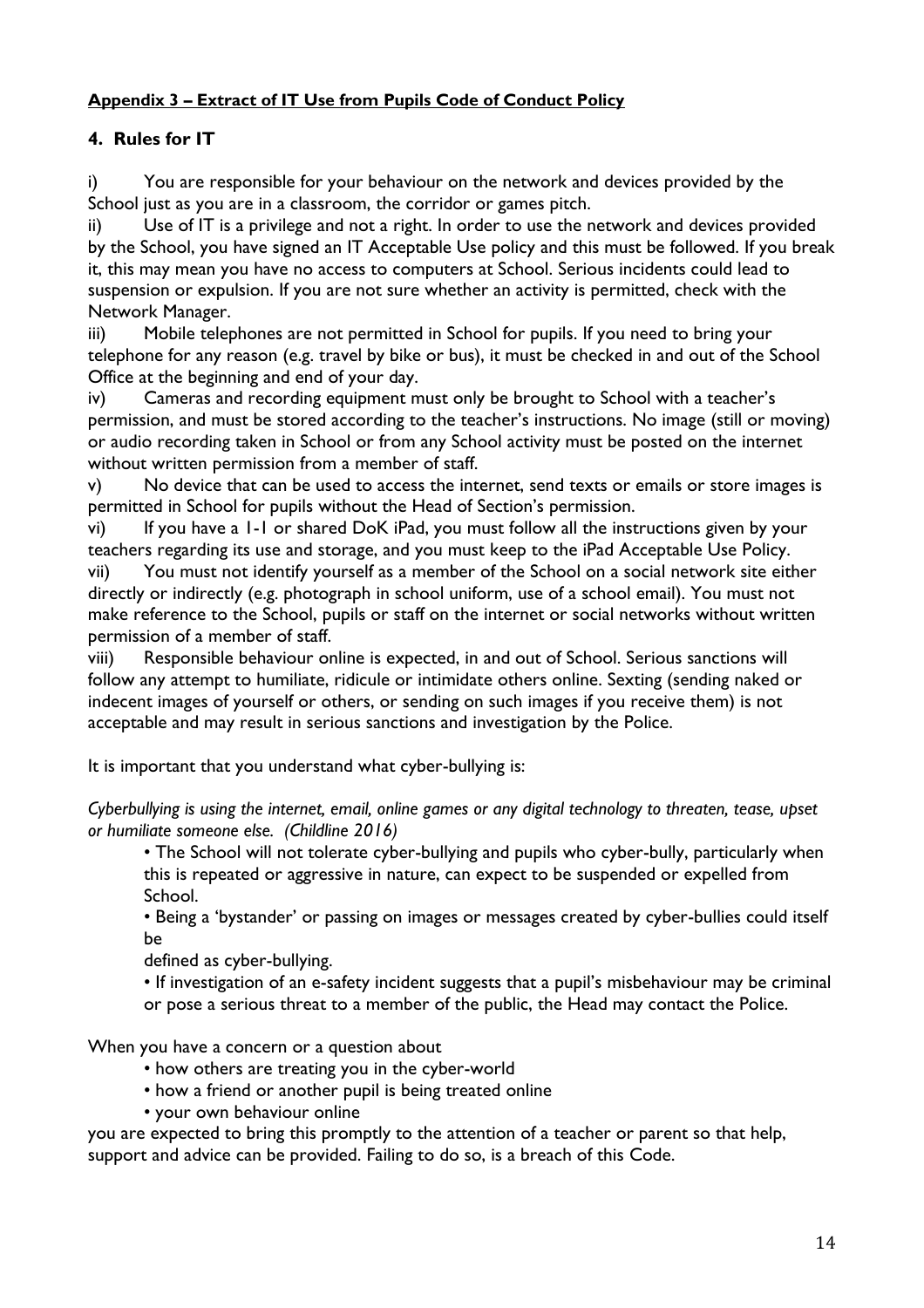**Pupil Name: Year Group:**

# **DUKE OF KENT SCHOOL Pupil ICT Acceptable Use Policy For Years 4 and above**

**ICT and related technologies such as the internet and mobile devices are an expected part of our daily School life. This policy is designed to ensure that all pupils are aware of their responsibilities when using any form of ICT. All pupils are expected to adhere to the content of this Acceptable Use Policy at all times.**

# **All Pupils are expected to read through and comply with the Pupil ICT Acceptable Use Policy. Failure to do so may result in the withdrawal of the use of all ICT.**

For my own personal safety:

- I understand that the school will monitor my use of the systems, devices and digital communications.
- I will keep my username and password safe and secure I will not share it, nor will I try to use any other person's username and password. I understand that I should not write down or store a password where it is possible that someone may steal it.
- I will be aware of "stranger danger", when I am communicating on-line.
- I will not disclose or share personal information about myself or others when on-line (this could include names, addresses, email addresses, telephone numbers, age, gender, educational details, financial details etc)
- If I arrange to meet people off-line that I have communicated with on-line, I will do so in a public place and take an adult with me.
- I will immediately report any unpleasant or inappropriate material or messages or anything that makes me feel uncomfortable when I see it on-line.

I understand that everyone has equal rights to use technology as a resource and:

- I understand that the school systems and devices are primarily intended for educational use and that I will not use them for personal or recreational use unless I have permission.
- I will not try (unless I have permission) to make large downloads or uploads that might take up internet capacity and prevent other users from being able to carry out their work.
- I will not use the school systems or devices for on-line gaming, on-line gambling, internet shopping, file sharing, or video broadcasting (eg YouTube), unless I have permission of a member of staff to do so.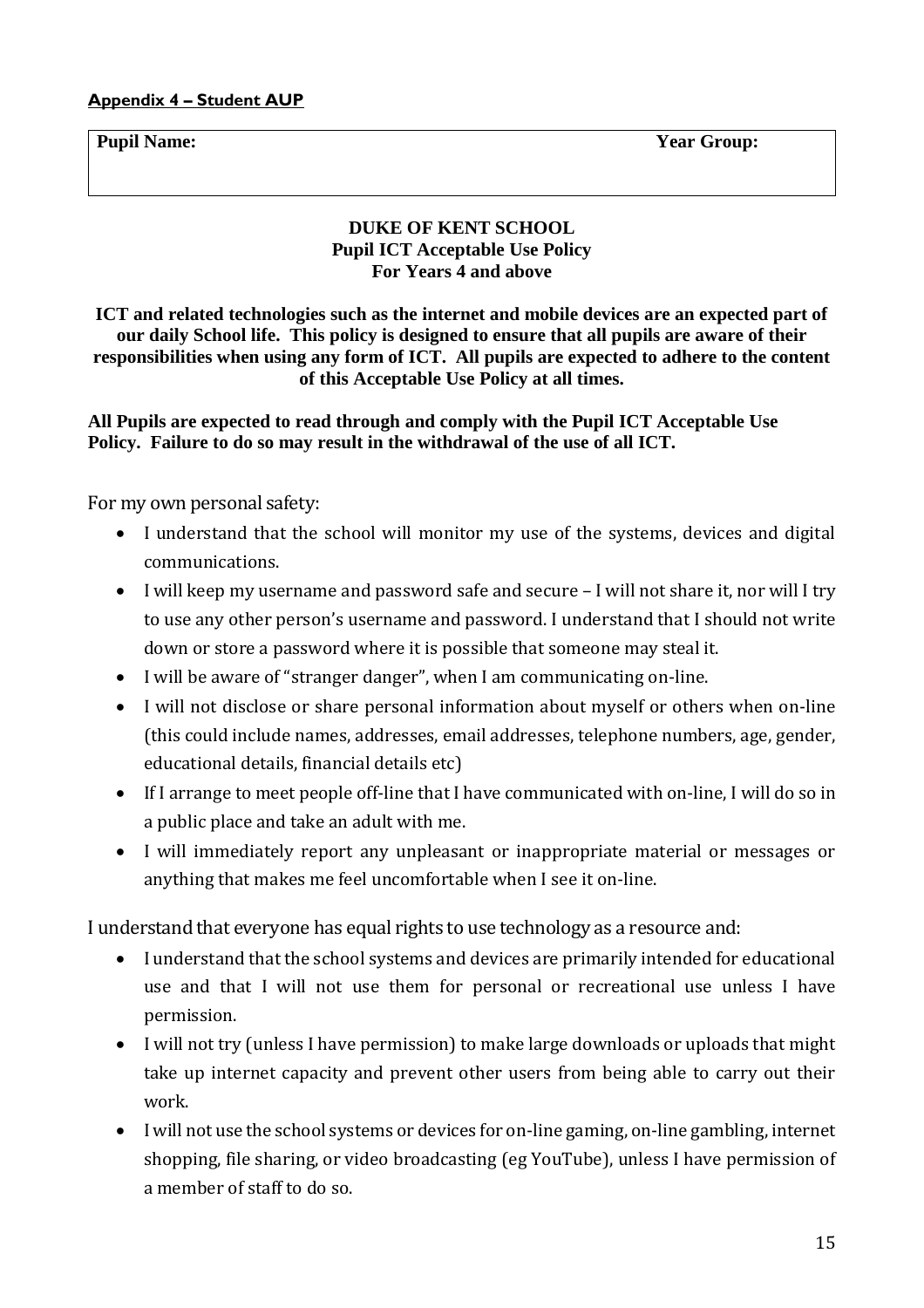I will act as I expect others to act toward me:

- I will respect others' work and property and will not access, copy, remove or otherwise alter any other user's files, without the owner's knowledge and permission.
- I will be polite and responsible when I communicate with others, I will not use strong, aggressive or inappropriate language and I appreciate that others may have different opinions.
- I will not take or distribute images of anyone without their permission.

I recognise that the school has a responsibility to maintain the security and integrity of the technology it offers me and to ensure the smooth running of the school:

- I will only use my own personal devices (mobile phones / USB devices etc) in school if I have permission. I understand that, if I do use my own devices in the school, I will follow the rules set out in this agreement, in the same way as if I was using school equipment.
- I understand the risks and will not try to upload, download or access any materials which are illegal or inappropriate or may cause harm or distress to others, nor will I try to use any programmes or software that might allow me to bypass the filtering / security systems in place to prevent access to such materials.
- I will immediately report any damage or faults involving equipment or software, however this may have happened.
- I will not open any hyperlinks in emails or any attachments to emails, unless I know and trust the person / organisation who sent the email, or if I have any concerns about the validity of the email (due to the risk of the attachment containing viruses or other harmful programmes)
- I will not install or attempt to install or store programmes of any type on any school device, nor will I try to alter computer settings.
- I will not access social media sites on school devices unless permission to do so has been given.
- I will respect school devices and ensure they are not damaged, defaced and treated with respect.

When using the internet for research or recreation, I recognise that:

- I should ensure that I have permission to use the original work of others in my own work.
- Access to the internet and use of devices outside of lesson time should only be done with the permission of a teacher.
- Where work is protected by copyright, I will not try to download copies (including music and videos).
- When I am using the internet to find information, I should take care to check that the information that I access is accurate, as I understand that the work of others may not be truthful and may be a deliberate attempt to mislead me.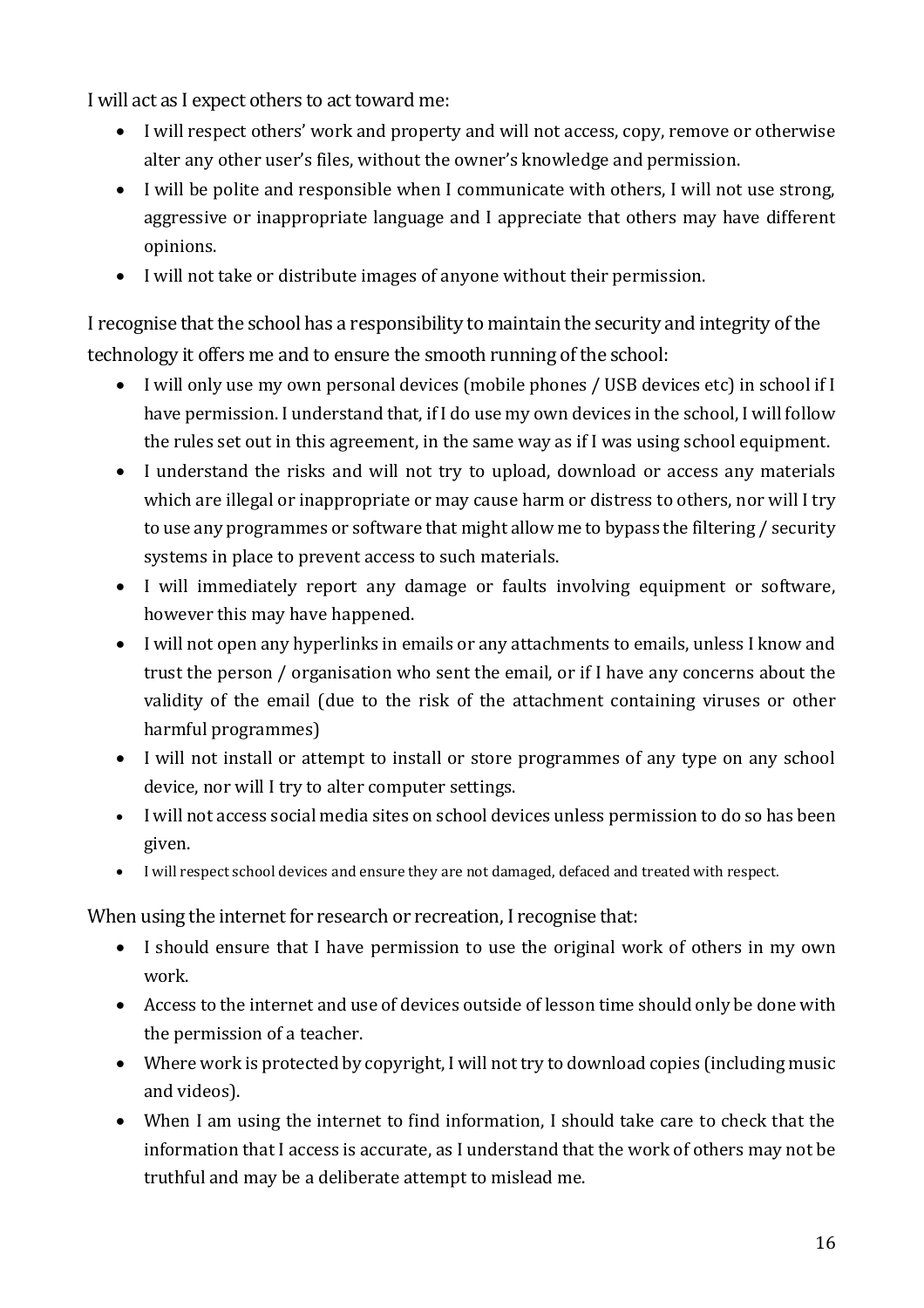I understand that I am responsible for my actions, both in and out of school:

- I understand that the school also has the right to take action against me if I am involved in incidents of inappropriate behaviour, that are covered in this agreement, when I am out of school and where they involve my membership of the school community (examples would be cyber-bullying, use of images or personal information).
- I understand that if I fail to comply with this Acceptable Use Policy Agreement, I will be subject to disciplinary action. This may include loss of access to the school network / internet, detentions, suspensions, contact with parents and in the event of illegal activities involvement of the police. Information on actions and their consequences can be found in the e-safety policy.

Pupil Signature. ……………………………………………………Date……………………………..